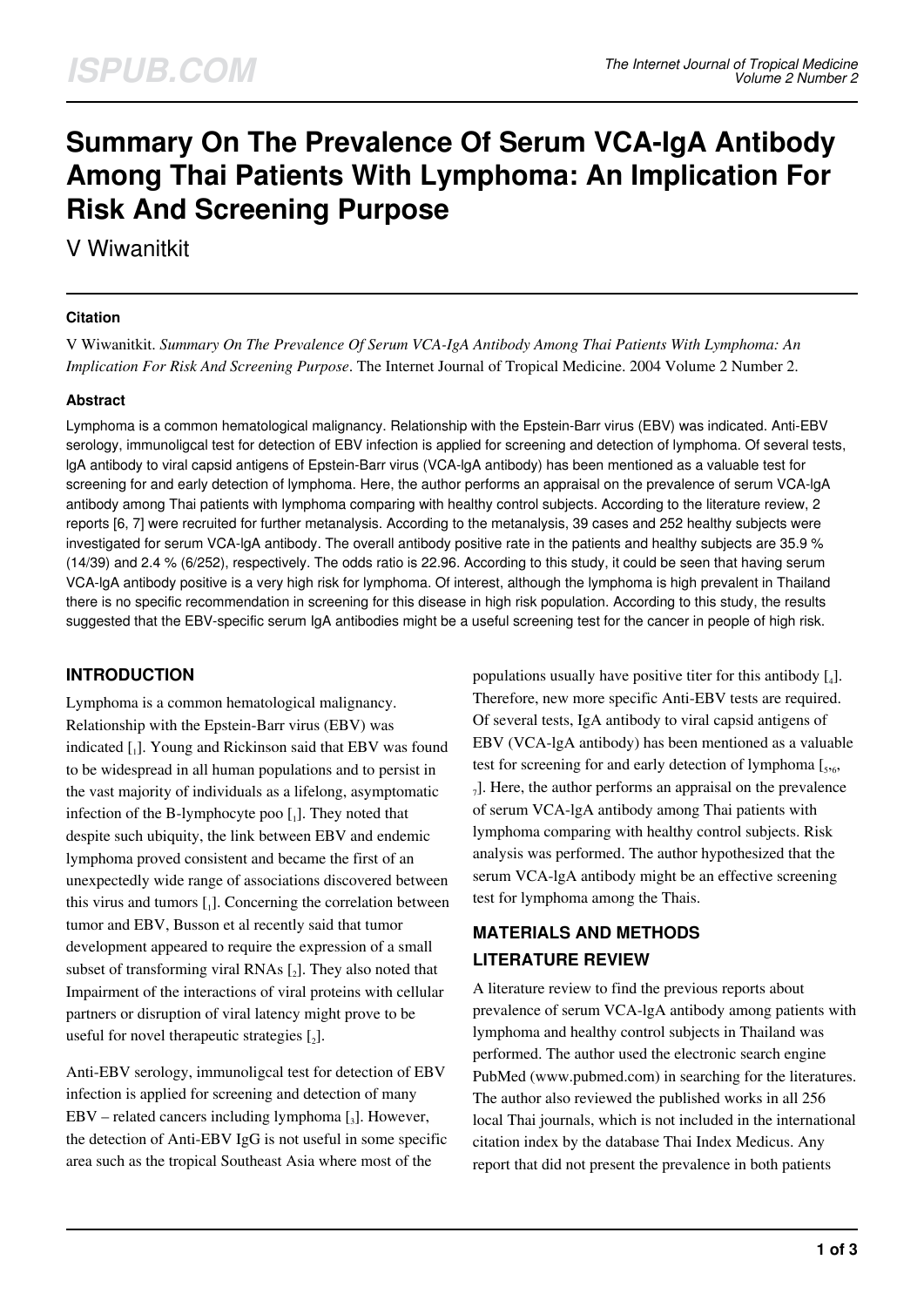with lymphoma and healthy control subjects were excluded.

#### **METANALYSIS**

The available reports were collected and extracted for the data about the prevalence of serum VCA-lgA antibody. Those primary data were used for further metanalysis study. Concerning the metanalysis study, the overall antibody positive rate in the patients and healthy subjects as well as odds ratio were calculated. For operative definition, the overall antibody positive rate is equal to the summative number of positive case/summative number of all case. The odd ratio as well as 95 % confidence interval was calculated according to the general epidemiological study. The SPSS 11.0 for Windows was used for statistical analysis in this study.

# **RESULTS**

According to the literature review, 2 reports  $\left[\begin{smallmatrix}6&7\end{smallmatrix}\right]$  were recruited for further metanalysis (Table 1). According to the metanalysis, 39 cases and 252 healthy subjects were investigated for serum VCA-lgA antibody. The overall antibody positive rate in the patients and healthy subjects are 35.9 % (14/39) and 2.4 % (6/252), respectively. The odds ratio is 22.96 (95 % confidence interval =  $8.1 - 65.0$ )(Table 2).

#### **Figure 1**

Table 1: Reports on serum VCA-lgA antibody in Thai patients with lymphoma and healthy subjects.

|                                                            | Patients with lymphoma |                                           | Healthy subjects |                                           |
|------------------------------------------------------------|------------------------|-------------------------------------------|------------------|-------------------------------------------|
| Reports                                                    | Total<br>(N)           | VCA-IgA<br>antibody<br>positive<br>(N, %) | Total<br>(N)     | VCA-IgA<br>antibody<br>positive<br>(N, %) |
| Srivatanakul et al.<br>1988<br>Srivatanakul et al.<br>1981 | 6<br>33                | 1, 16.7%<br>13, 39.4 %                    | 152<br>100       | 6,3.9%<br>0,0%                            |

## **Figure 2**

Table 2: Case-control analysis for the correlation between serum VCA-lgA antibody and lymphoma

| Serum VCA-IgA<br>antibody | Patients with lymphoma | Healthy subjects |
|---------------------------|------------------------|------------------|
| Positive                  | 14                     |                  |
| Negative                  | 25                     | 246              |

#### **DISCUSSION**

EBV as a member of the herpesvirus family persists lifelong

in the human body and causes diseases associated with virus replication (infectious mononucleosis, oral hairy leukoplakia) as well as neoplastic conditions such as nasopharyngeal carcinoma, B-cell lymphoma, Hodgkin's disease associated with viral latency [<sub>8</sub>]. In many tropical countries including Thailand, the reported prevalence of EBV infection is very high. There are some comments on the correlation between EBV and lymphoma in those countries  $\left[\begin{smallmatrix}6&7\end{smallmatrix}\right]$ . According to this study, there are some efforts to use EBV serological markers for lymphoma in Thailand  $\left[\begin{smallmatrix}6,7\end{smallmatrix}\right]$ .

Here, the author tried to summarize the previous reported on the prevalence of serum VCA-lgA antibody among Thai patients with lymphoma comparing with healthy control subjects. According to this study, it could be seen that having serum VCA-lgA antibody positive is a very high risk for lymphoma. Of interest, although the lymphoma is high prevalent in Thailand there is no specific recommendation in screening for this disease in high risk population. According to this study, the results suggested that the EBV-specific serum IgA antibodies might be a useful screening test for the cancer in people of high risk.

#### **References**

1. Young LS, Rickinson AB. Epstein-Barr virus: 40 years on. Nat Rev Cancer 2004;4:757-68 2. Boussen H, Bouaouina N, Mokni-Baizig N, Gamoudi A, Chouchane L, Benna F, Ladgham A. Nasopharyngeal carcinoma. Recent data. Pathol Biol (Paris) 2005;53:45-51 3. Liang R. Diagnosis and management of primary nasal lymphoma of T-cell or NK-cell origin. Clin Lymphoma 2000;1:33-7 4. Pancharoen C, Mekmullica J, Chinratanapisit S, Bhattarakosol P, Thisyakorn U. Seroprevalence of Epstein-Barr virus antibody among children in various age groups in Bangkok, Thailand. Asian Pac J Allergy Immunol 2001;19:135-7 5. Trzcinska A, Litwinska B. Association of EBV infection with lymphomas. Acta Microbiol Pol 2003;52:191-4 6. Srivatanakul P, Tiwawech D, Boonyaratavej C, Sombooncharoen S. Early detection of nasopharyngeal carcinoma by using serum IgA antibody to Epstein Barr virus as a screening test Thai Cancer J 1988; 14: 18-24 7. Srivatanakul P, Sukvirach S, Puribhat S, Boonyaratavej C. Significance of IgA and IgG antibodies to epstein-barr virus in Thai patients with nasopharyngeal carcinoma and lymphoma Thai Cancer J 1981; 7: 21-25 8. Wolf H, Bogedain C, Schwarzmann F. Epstein-Barr virus and its interaction with the host. Intervirology 1993;35:26-39